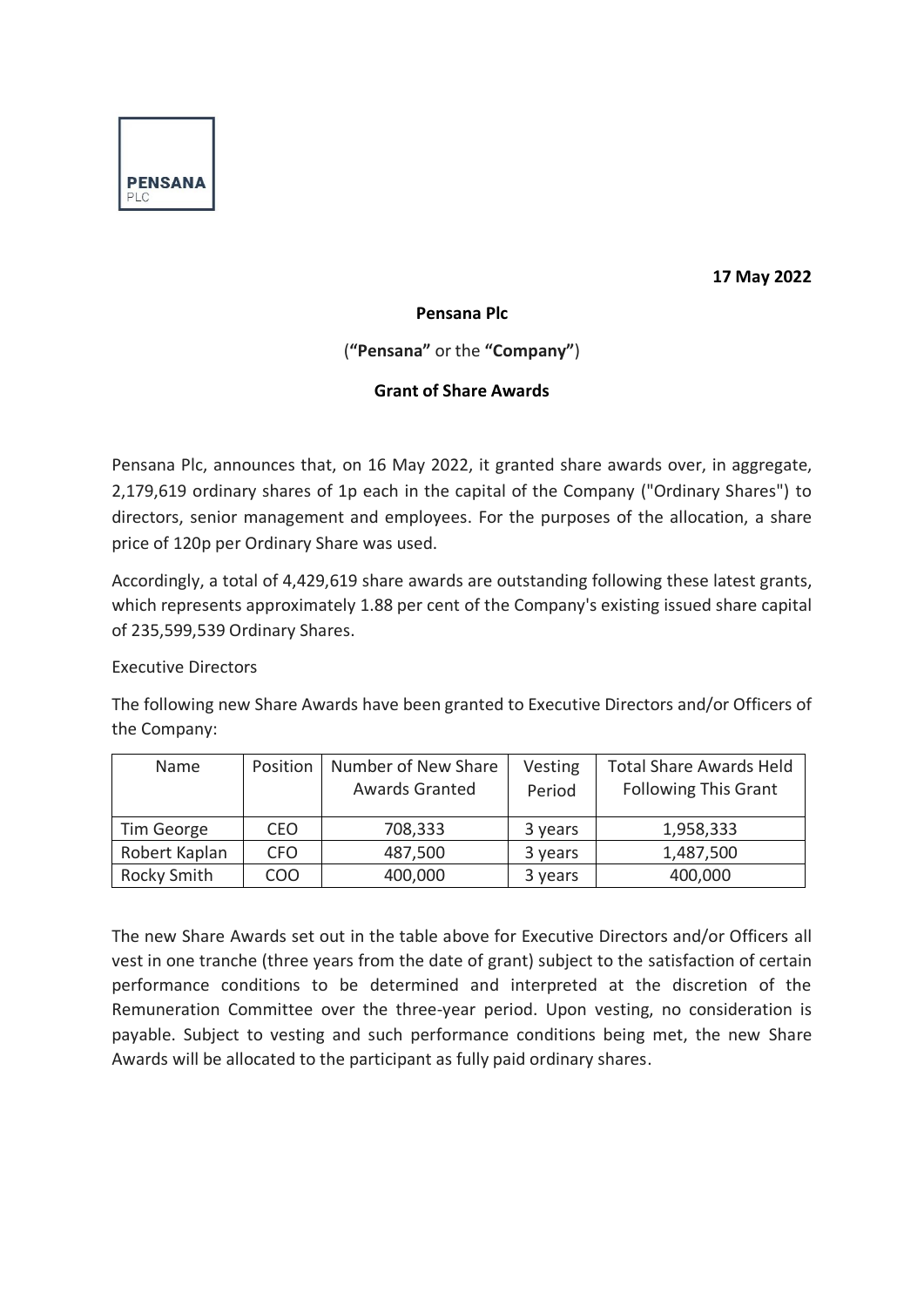### Senior Management and Employees

A further 583,785 Share Awards, in aggregate, have been granted to certain other members of senior management and employees. For the purposes of the allocation, a share price of 120p per Ordinary Share was used.

#### **The notifications below are made in accordance with the requirements of MAR**.

#### **PDMR Notification Forms**

| $\mathbf{1}$   | Details of the person discharging managerial responsibilities/person closely associated                                                                                                                 |                              |  |
|----------------|---------------------------------------------------------------------------------------------------------------------------------------------------------------------------------------------------------|------------------------------|--|
| a)             | Name                                                                                                                                                                                                    | Tim George                   |  |
| $\overline{2}$ | Reason for the notification                                                                                                                                                                             |                              |  |
| a)             | Position/status                                                                                                                                                                                         | CEO                          |  |
| b)             | Initial notification/Amendment                                                                                                                                                                          | Initial notification         |  |
| $\overline{3}$ | Details of the issuer, emission allowance market participant, auction platform, auctioneer or<br>auction monitor                                                                                        |                              |  |
| a)             | Name                                                                                                                                                                                                    | Pensana Plc                  |  |
| b)             | LEI                                                                                                                                                                                                     | 213800H4QP6T9499RU64         |  |
| 4              | Details of the transaction(s): section to be repeated for (i) each type of instrument; (ii) each type<br>of transaction; (iii) each date; and (iv) each place where transactions have been<br>conducted |                              |  |
| a)             | Description of the financial instrument,<br>type of instrument                                                                                                                                          | Ordinary shares of 1p each   |  |
|                | Identification code                                                                                                                                                                                     | GB00BKM0ZJ18                 |  |
| b)             | Nature of the transaction                                                                                                                                                                               | <b>Grant of Share Awards</b> |  |
| c)             | Price(s) and volume(s)                                                                                                                                                                                  | Price: N/A                   |  |
|                |                                                                                                                                                                                                         | Volume: 708,333              |  |
| d)             | Aggregated information                                                                                                                                                                                  | Aggregated volume: N/A       |  |
|                |                                                                                                                                                                                                         | Price: N/A                   |  |
| e)             | Date of the transaction                                                                                                                                                                                 | 16 May 2022                  |  |
| f              | Place of the transaction                                                                                                                                                                                | <b>LSE</b>                   |  |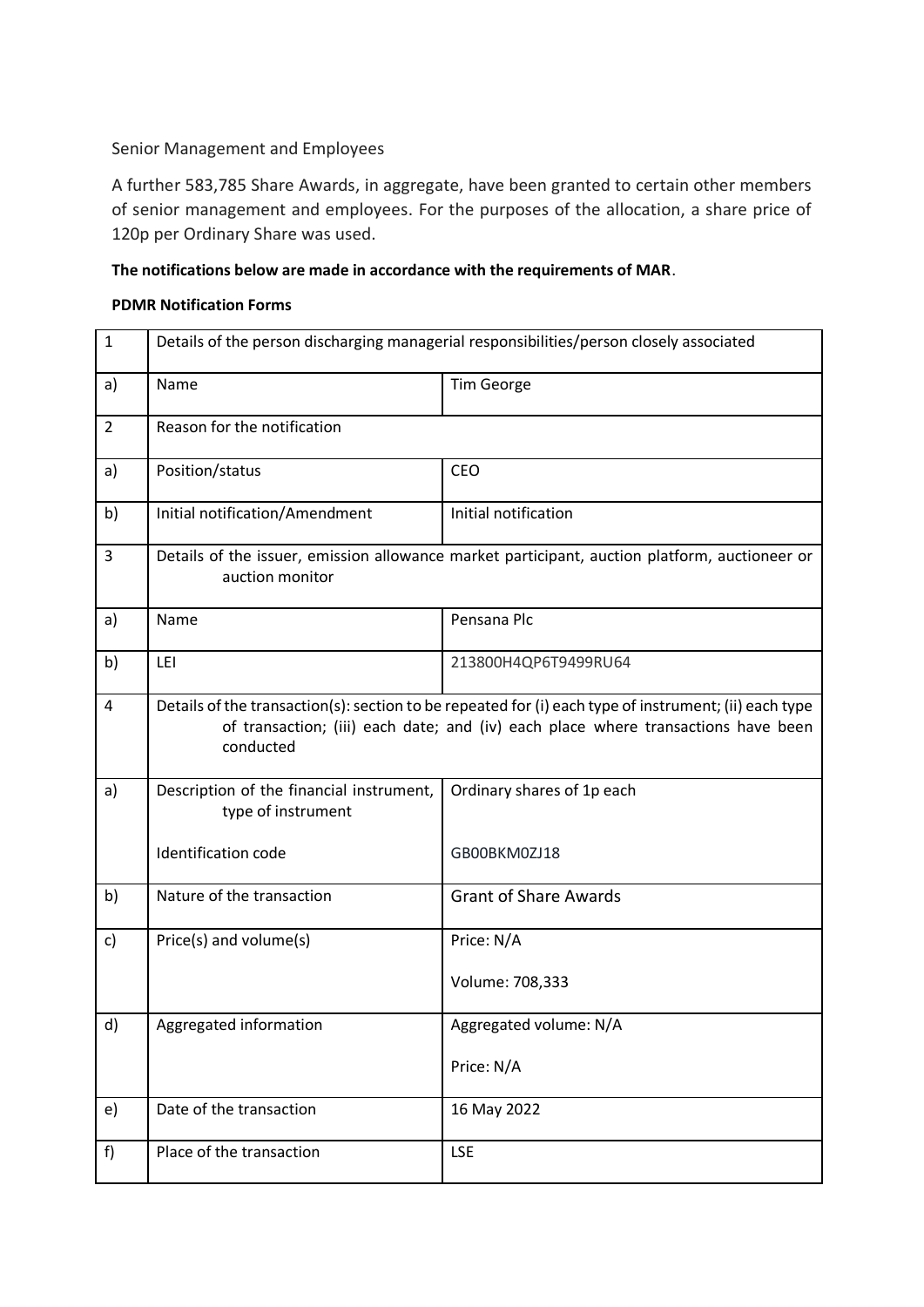| $\mathbf{1}$   | Details of the person discharging managerial responsibilities/person closely associated                                                                                                                 |                              |  |
|----------------|---------------------------------------------------------------------------------------------------------------------------------------------------------------------------------------------------------|------------------------------|--|
| a)             | Name                                                                                                                                                                                                    | Robert Kaplan                |  |
| $\overline{2}$ | Reason for the notification                                                                                                                                                                             |                              |  |
| a)             | Position/status                                                                                                                                                                                         | <b>CFO</b>                   |  |
| b)             | Initial notification/Amendment                                                                                                                                                                          | Initial notification         |  |
| 3              | Details of the issuer, emission allowance market participant, auction platform, auctioneer or<br>auction monitor                                                                                        |                              |  |
| a)             | Name                                                                                                                                                                                                    | Pensana Plc                  |  |
| b)             | LEI                                                                                                                                                                                                     | 213800H4QP6T9499RU64         |  |
| 4              | Details of the transaction(s): section to be repeated for (i) each type of instrument; (ii) each type<br>of transaction; (iii) each date; and (iv) each place where transactions have been<br>conducted |                              |  |
| a)             | Description of the financial instrument,<br>type of instrument                                                                                                                                          | Ordinary shares of 1p each   |  |
|                | <b>Identification code</b>                                                                                                                                                                              | GB00BKM0ZJ18                 |  |
| b)             | Nature of the transaction                                                                                                                                                                               | <b>Grant of Share Awards</b> |  |
| $\mathsf{c}$   | Price(s) and volume(s)                                                                                                                                                                                  | Price: N/A                   |  |
|                |                                                                                                                                                                                                         | Volume: 487,500              |  |
| d)             | Aggregated information                                                                                                                                                                                  | Aggregated volume: N/A       |  |
|                |                                                                                                                                                                                                         | Price: N/A                   |  |
| e)             | Date of the transaction                                                                                                                                                                                 | 16 May 2022                  |  |
| f              | Place of the transaction                                                                                                                                                                                | <b>LSE</b>                   |  |

|    | Details of the person discharging managerial responsibilities/person closely associated |             |  |
|----|-----------------------------------------------------------------------------------------|-------------|--|
| a. | <b>Name</b>                                                                             | Rocky Smith |  |
|    | Reason for the notification                                                             |             |  |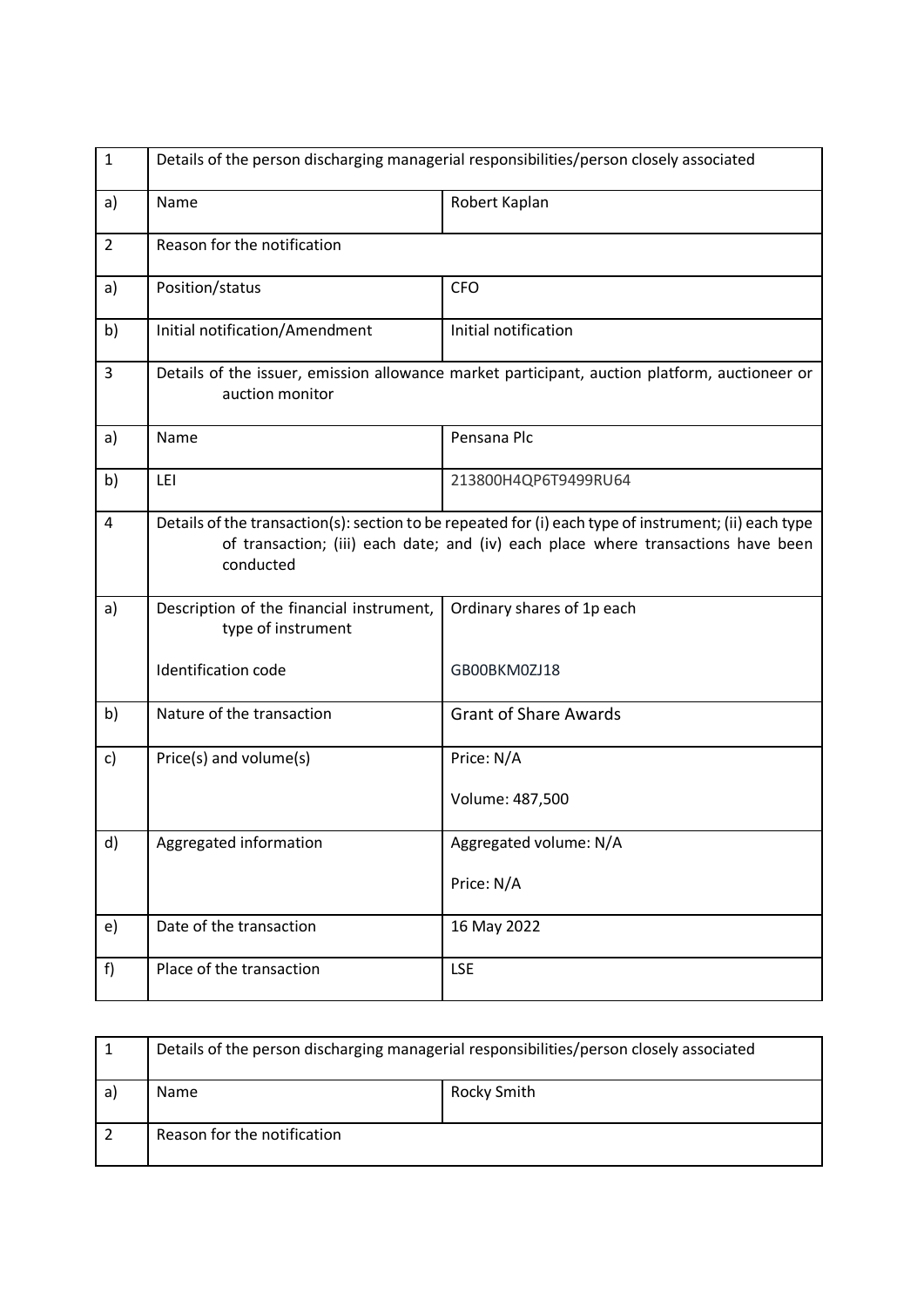| a)             | Position/status                                                                                                  | COO                                                                                                                                                                                        |
|----------------|------------------------------------------------------------------------------------------------------------------|--------------------------------------------------------------------------------------------------------------------------------------------------------------------------------------------|
| b)             | Initial notification/Amendment                                                                                   | Initial notification                                                                                                                                                                       |
| 3              | Details of the issuer, emission allowance market participant, auction platform, auctioneer or<br>auction monitor |                                                                                                                                                                                            |
| a)             | Name                                                                                                             | Pensana Plc                                                                                                                                                                                |
| b)             | LEI                                                                                                              | 213800H4QP6T9499RU64                                                                                                                                                                       |
| $\overline{4}$ | conducted                                                                                                        | Details of the transaction(s): section to be repeated for (i) each type of instrument; (ii) each type<br>of transaction; (iii) each date; and (iv) each place where transactions have been |
| a)             | Description of the financial instrument,<br>type of instrument                                                   | Ordinary shares of 1p each                                                                                                                                                                 |
|                | <b>Identification code</b>                                                                                       | GB00BKM0ZJ18                                                                                                                                                                               |
| b)             | Nature of the transaction                                                                                        | <b>Grant of Share Awards</b>                                                                                                                                                               |
| c)             | Price(s) and volume(s)                                                                                           | Price: N/A                                                                                                                                                                                 |
|                |                                                                                                                  | Volume: 400,000                                                                                                                                                                            |
| d)             | Aggregated information                                                                                           | Aggregated volume: N/A                                                                                                                                                                     |
|                |                                                                                                                  | Price: N/A                                                                                                                                                                                 |
| e)             | Date of the transaction                                                                                          | 16 May 2022                                                                                                                                                                                |
| f              | Place of the transaction                                                                                         | <b>LSE</b>                                                                                                                                                                                 |

## **ENDS**

# **For further information, please contact:**

**Shareholder/analyst enquiries: Pensana Plc**  Paul Atherley, Chairman IRQ 2018 18 and 2018 18 and 2018 18 and 2018 18 and 2018 18 and 2018 18 and 2018 18 and 2018 18 and 2018 18 and 2018 18 and 2018 18 and 2018 18 and 2018 18 and 2018 18 and 2018 18 and 2018 18 and 20 Tim George, Chief Executive Officer Virginia Skroski, Head of Investor Relations & Communications

**Media enquiries: Finsbury Glover Hering:** Gordon Simpson / Richard Crowley **Pensana-LON@finsbury.com** 

**About Pensana plc**